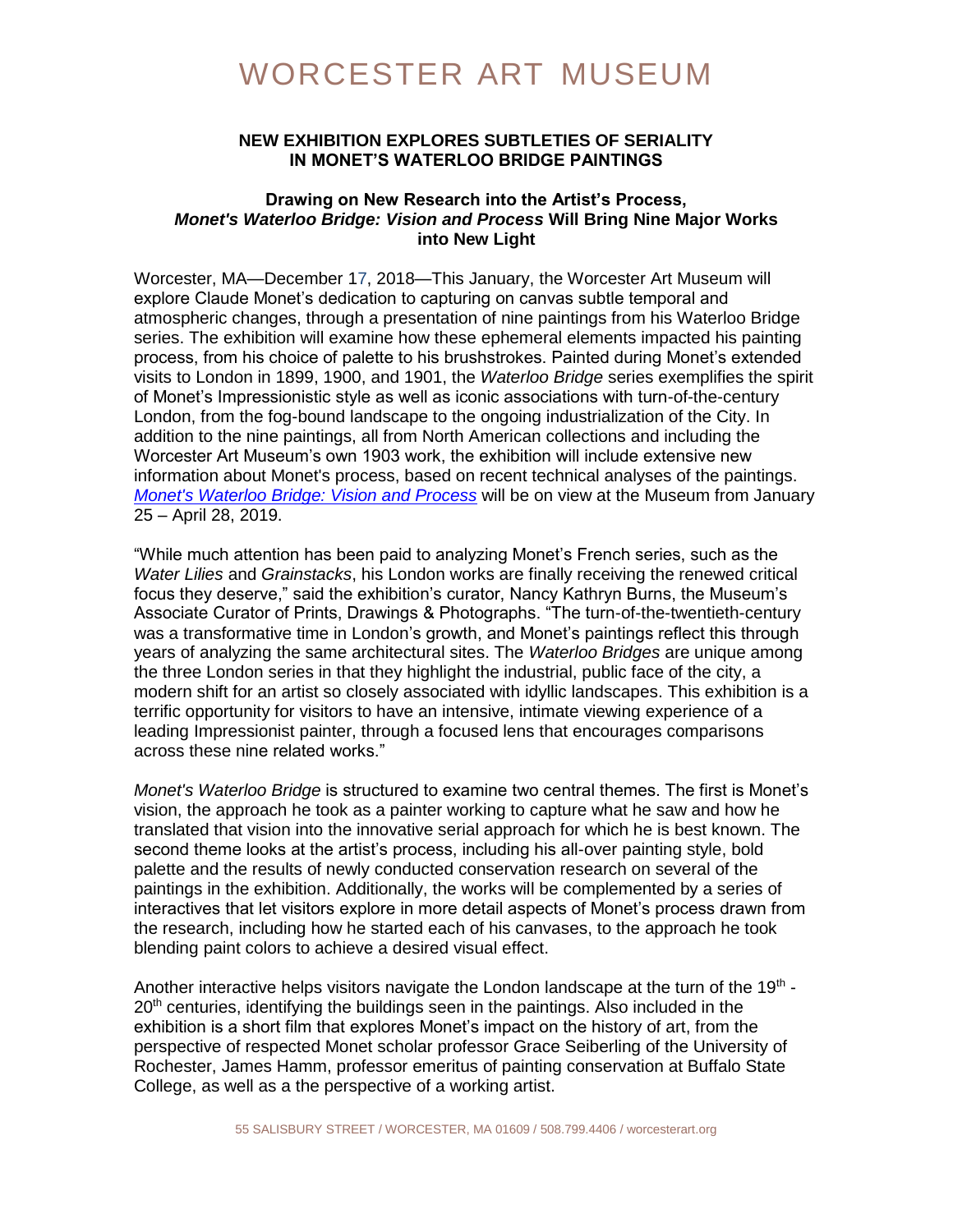# WORCESTER ART MUSEUM

Over the course of his visits to London, Monet (1840–1926) produced three architectural series: the Charing Cross Bridge, the Houses of Parliament, and the Waterloo Bridge. The River Thames served as a visual through-line, uniting these locations and furthering Monet's desire to investigate the effects of London's diffuse light and atmosphere on the colors of the river, the smoggy haze and the reflected light surrounding the structures during high and low tides. He ultimately painted more than 40 versions of the Waterloo Bridge working directly from the balcony of his room at London's fashionable Savoy Hotel.

As with his other series, Monet envisioned individual works as key to understanding each series as a whole, making the relationship between different paintings more important than any single representation. That approach is essential to this exhibition, where the opportunity to view nine variants of *Waterloo Bridge* allows visitors to engage with Monet's work as he intended: as a group. Following his visit in 1901, Monet returned to France to continue working on these paintings, importantly drawing on his memory rather than working onsite as had been his practice for nearly all of his career.

"The Worcester Art Museum has always had a hunger for the new, as is reflected in the fact that the Museum purchased its Waterloo Bridge painting in 1910, just a few years after Monet finished it," said Matthias Waschek, C. Jean and Myles McDonough Director of the Worcester Art Museum. "We are excited to be able to present our great painting in an exhibition that engages viewers in appreciating Monet's skill at capturing a sense of atmosphere, while also sharing new insights into his technique."

The exhibition *Monet's Waterloo Bridge: Vision and Process* and accompanying catalogue and technology originated at the Memorial Art Gallery of the University of Rochester, Rochester, New York. The catalogue, published by Rochester Institute of Technology Press and the Memorial Art Gallery, was edited by Nancy Norwood, curator of European art at the Memorial Art Gallery and includes contributions by Norwood; Professor Grace Seiberling of the University of Rochester; Jennifer Thompson, curator of European art at the Philadelphia Museum of Art; and James Hamm, head of paintings conservation at Buffalo State College. This exhibition is supported by an indemnity from the Federal Council on the Arts and the Humanities.

*Monet's Waterloo Bridge: Vision and Process* was adapted for special presentation at the Worcester Art Museum. Lenders include: Art Institute of Chicago, Baltimore Museum of Art, Carnegie Museum of Art, Davis Museum at Wellesley College, Denver Art Museum, Memorial Art Gallery, Milwaukee Art Museum, and National Gallery of Art. The exhibition is sponsored by the Bassick Family Foundation and [Cornerstone Bank;](https://cornerstonebank.com/) media partners are [The Boston Globe](https://www.bostonglobe.com/) and [WBUR.](https://www.wbur.org/) Additional support is provided by the Ruth and John Adam, Jr. Exhibition Fund, the Heald Curatorial Fund, and the Michie Family Curatorial Fund.

#### **High-resolution images are available upon request.**